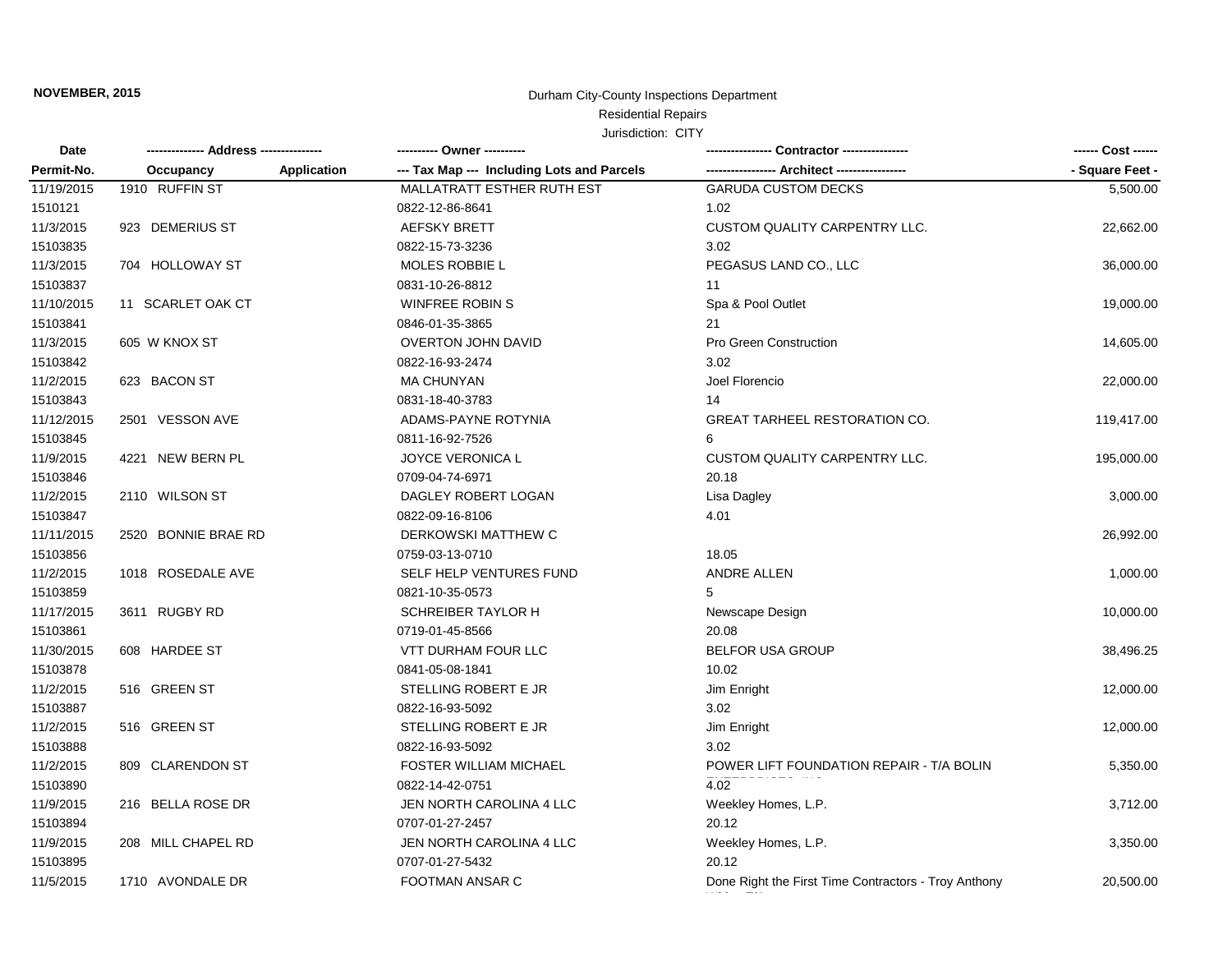# Residential Repairs

| Date       | -------------- Address --------------- |                    | ---------- Owner ----------                |                                                          | ------ Cost ------ |
|------------|----------------------------------------|--------------------|--------------------------------------------|----------------------------------------------------------|--------------------|
| Permit-No. | Occupancy                              | <b>Application</b> | --- Tax Map --- Including Lots and Parcels |                                                          | - Square Feet -    |
| 15103899   |                                        |                    | 0832-14-33-6060                            | 2                                                        |                    |
| 11/12/2015 | 702 HAMMOND ST                         |                    | <b>OWEN LEWIS H ESTATE</b>                 | WALPOLE, ROBERT                                          | 10,230.00          |
| 15103902   |                                        |                    | 0832-06-47-8985                            | 1.01                                                     |                    |
| 11/12/2015 | 805 HERMITAGE COURT DR                 |                    | <b>BARNES NICOLE C</b>                     | Patio Enclosures, Inc. of Raleigh - Carolina Enclosures, | 78,000.00          |
| 15103909   |                                        |                    | 0821-15-52-7682                            | $\overline{7}$                                           |                    |
| 11/6/2015  | 3628 SHREWSBURY ST                     |                    | <b>WRIGHT DIANE B</b>                      | <b>KINDON WRIGHT</b>                                     | 1,500.00           |
| 15103928   |                                        |                    | 0810-15-52-9614                            | 20.07                                                    |                    |
| 11/5/2015  | 3911 STURBRIDGE DR                     |                    | ALLISON GERALD L                           | The Bath Remodeling Center                               | 28,175.00          |
| 15103935   |                                        |                    | 0719-04-94-5179                            | 20.11                                                    |                    |
| 11/5/2015  | 5600 FRENCHMANS CREEK DR               |                    | <b>WILLIAMS HAROLD L</b>                   | AKR Builders - Shane Edward Trent, T/A                   | 1,580.00           |
| 15103937   |                                        |                    | 0727-02-97-2374                            | 20.13                                                    |                    |
| 11/10/2015 | 3526 SHERIDAN DR                       |                    | PERRY JANET A                              | Secure Renovation LLC                                    | 29,853.00          |
| 15103938   |                                        |                    | 0810-20-71-9514                            | 20.07                                                    |                    |
| 11/9/2015  | 3303 SURREY RD                         |                    | <b>HARRIS JOSEPH M</b>                     | PARKER, DAVID R.                                         | 122,294.00         |
| 15103949   |                                        |                    | 0810-18-31-4042                            | 20.08                                                    |                    |
| 11/12/2015 | 5 HOPEWELL DR                          |                    | PUGMIRE DAVID M                            |                                                          | 10,900.00          |
| 15103954   |                                        |                    | 0801-04-70-0371                            | 20.17                                                    |                    |
| 11/11/2015 | 3905 COTTONWOOD DR                     |                    | SOUTHWORTH DONALD R                        | <b>Scotty Potter</b>                                     | 2,500.00           |
| 15103955   |                                        |                    | 0800-01-37-5430                            | 20.17                                                    |                    |
| 11/16/2015 | 3 CRAIL CT                             |                    | <b>KELLEY SHARON R</b>                     | BERCON BUILDING COMPANY INCORPORATED                     | 37,825.00          |
| 15103956   |                                        |                    | 0804-02-76-9565                            | 16.04                                                    |                    |
| 11/2/2015  | 403 N QUEEN ST                         |                    | FEE MICHAEL GEORGE                         | Turnlight Partners Ltd.                                  | 3,100.00           |
| 15103960   |                                        |                    | 0831-09-07-9483                            | 11                                                       |                    |
| 11/12/2015 | 3819 HERMINE ST                        |                    | <b>BAILEY ROBERT L JR</b>                  | DREAM SPACES LLC                                         | 17,100.00          |
| 15103976   |                                        |                    | 0823-09-17-2331                            | 17.05                                                    |                    |
| 11/2/2015  | 2506 VINEYARD ST                       |                    | <b>AUSTIN VIVIAN H</b>                     | <b>RAM JACK LLC</b>                                      | 8,960.00           |
| 15103980   |                                        |                    | 0811-20-90-8766                            | 6                                                        |                    |
| 11/2/2015  | 1604 MARYLAND AVE                      |                    | PAYNE ANN S                                | FS, LLC                                                  | 2,400.00           |
| 15103981   |                                        |                    | 0822-10-36-1806                            | 4.01                                                     |                    |
| 11/24/2015 | 512 N BUCHANAN BLVD                    |                    | <b>BRAVENDER TERRILL DENNIS</b>            | ACANTHUS CONSTRUCTION, LLC                               | 339,000.00         |
| 15103983   |                                        |                    | 0822-19-61-0653                            | 3.02                                                     |                    |
| 11/9/2015  | 911 URBAN AVE                          |                    | <b>RUST ADAM MACKENZIE</b>                 | W. D. OSBORNE GENERAL CONTRACTOR, INC.                   | 91,000.00          |
| 15103987   |                                        |                    | 0822-20-71-6907                            | 3.02                                                     |                    |
| 11/16/2015 | 321 SOUTH BEND DR                      |                    | SODERBERG JOHN M                           | Luxury Living Scapes, Inc.                               | 22,068.00          |
| 15103988   |                                        |                    | 0717-02-67-7316                            | 20.12                                                    |                    |
| 11/25/2015 | 3719 FOXWOOD PL                        |                    | <b>KORI SHASIDHAR</b>                      | Renovatia, LLC                                           | 125,000.00         |
| 15103989   |                                        |                    | 0813-03-34-8647                            | 17.07                                                    |                    |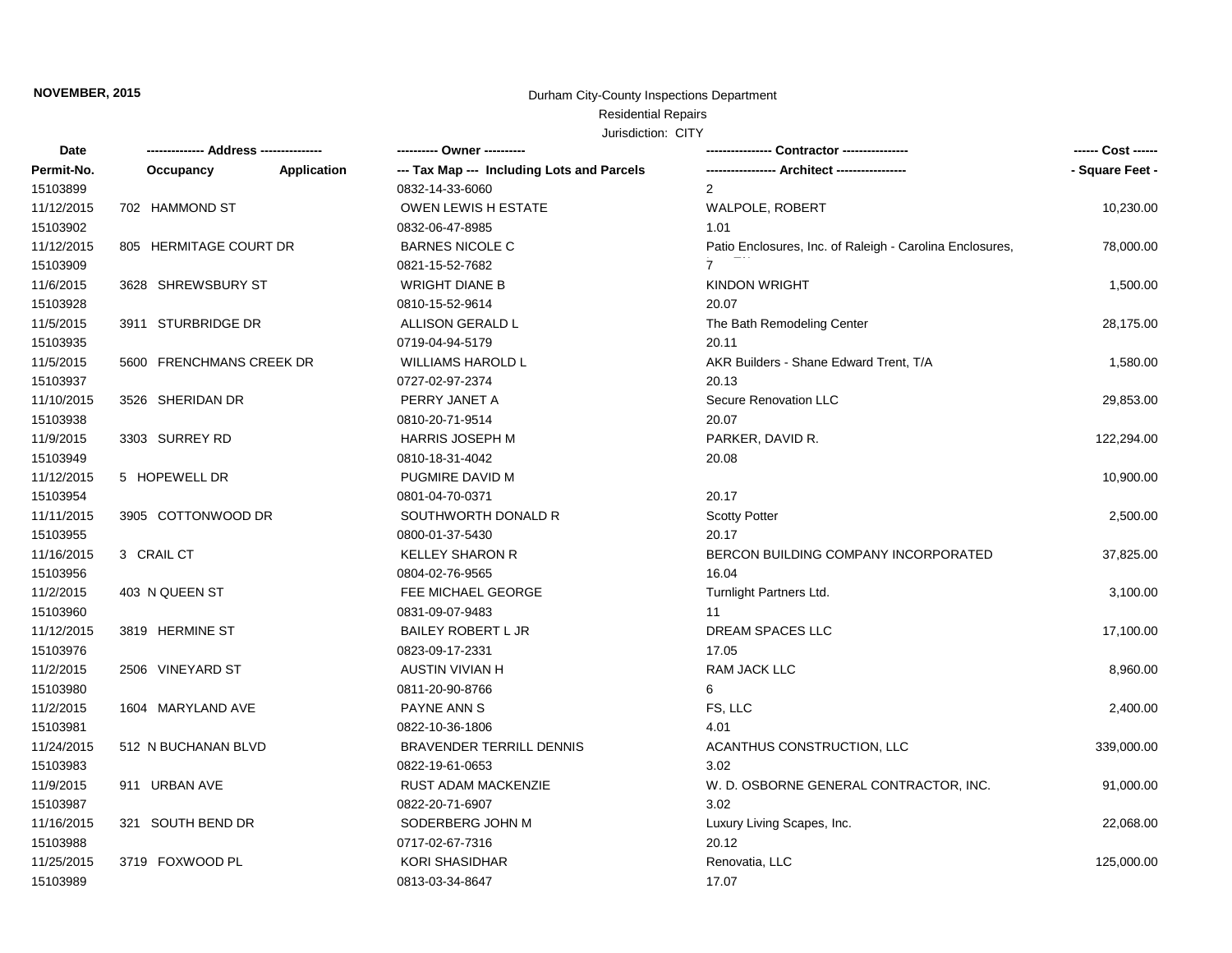# Residential Repairs

| Date       |                                 | ---------- Owner ----------                |                                     | ------ Cost ------ |
|------------|---------------------------------|--------------------------------------------|-------------------------------------|--------------------|
| Permit-No. | <b>Application</b><br>Occupancy | --- Tax Map --- Including Lots and Parcels |                                     | - Square Feet -    |
| 11/25/2015 | 10 BLUE BOTTLE LN               | <b>HUDSON THOMAS C</b>                     | <b>MRJ Building</b>                 | 22,800.00          |
| 15103997   |                                 | 0801-03-23-0197                            | 20.17                               |                    |
| 11/9/2015  | 5115 OAKBROOK DR                | <b>SOPCHAK ANDREW</b>                      | REGIONAL WATERPROOFING CO INC       | 7,324.68           |
| 15103998   |                                 | 0719-04-83-3887                            | 20.11                               |                    |
| 11/11/2015 | 3611 MANFORD DR                 | <b>GOODRUM SHAYNE G</b>                    | Quantum Home Improvements           | 25,000.00          |
| 15103999   |                                 | 0810-20-90-6176                            | 20.07                               |                    |
| 11/9/2015  | 15 BALTHROPE PL                 | <b>FUDALE EDWARD C</b>                     | Bath Shop, LLC, The                 | 22,922.00          |
| 15104000   |                                 | 9797-02-99-7769                            | 20.12                               |                    |
| 11/20/2015 | 3522 RIDGE RD                   | PYTHIUS INVESTMENTS INC                    | Maimoon Nasim                       | 3,000.00           |
| 15104001   |                                 | 0801-04-80-4577                            | 20.17                               |                    |
| 11/11/2015 | 806 E OAK DR                    | <b>WELSH RICHARD J</b>                     |                                     | 7,500.00           |
| 15104003   |                                 | 0813-03-03-3473                            | 17.07                               |                    |
| 11/12/2015 | 604 SWIFT CREEK XING            | TOLL NC LP                                 | MK STICKBUILDERS LLC                | 2,475.00           |
| 15104007   |                                 | 0717-02-85-1910                            | 20.12                               |                    |
| 11/11/2015 | 10 BRESLIN TRL                  | <b>GERKEN PHILIP J</b>                     | BERINI, JOE F., CONST. CO.          | 20,000.00          |
| 15104011   |                                 | 0814-02-97-6681                            | 16.04                               |                    |
| 11/11/2015 | 1512 MORNING GLORY AVE          | OWENS SONY A                               | HABITAT FOR HUMANITY OF DURHAM INC. | 30,000.00          |
| 15104017   |                                 | 0831-14-44-5002                            | 11                                  |                    |
| 11/10/2015 | 701 CARROLL ST                  | PARK LANE PARTNERS LLC                     | Hetherington, Stephen Michael       | 1,000.00           |
| 15104031   |                                 | 0821-11-47-9262                            | 5                                   |                    |
| 11/24/2015 | 3421 COTTONWOOD DR              | <b>HALSEY ERIC</b>                         |                                     | 5,500.00           |
| 15104033   |                                 | 0800-02-67-3753                            | 20.17                               |                    |
| 11/24/2015 | 4115 CASA ST                    | <b>TORIAN JAMES F</b>                      |                                     | 6,500.00           |
| 15104034   |                                 | 0823-07-59-9458                            | 17.10                               |                    |
| 11/9/2015  | 3533 HOPE VALLEY RD             | PARRISH AUMAN JAMISON JR                   | Basham, William L., Jr.             | 8,000.00           |
| 15104035   |                                 | 0810-20-81-4076                            | 20.07                               |                    |
| 11/12/2015 | 305 DACIAN AVE                  | <b>WEBER LUCAS</b>                         | Gates Construction, Inc.            | 21,000.00          |
| 15104042   |                                 | 0822-20-91-7569                            | 2                                   |                    |
| 11/10/2015 | 1209 DAWKINS ST                 | ALEXANDER & ASSOCIATES INC                 | <b>ANDRE ALLEN</b>                  | 1,000.00           |
| 15104043   |                                 | 0821-20-92-7403                            | 13.01                               |                    |
| 11/18/2015 | 2112 BROAD ST                   | OAKS AT NORTHGATE HOLDINGS LLC             | <b>WILLIAM MESSER</b>               | 1,000.00           |
| 15104044   |                                 | 0822-07-59-7136                            | 1.02                                |                    |
| 11/9/2015  | 106 SPEARS LN                   | TARNEY DAVID ALAN                          | RAM JACK LLC                        | 7,600.00           |
| 15104052   |                                 | 0728-04-60-9865                            | 20.13                               |                    |
| 11/16/2015 | 4304 BROOKSHIRE RD              | <b>COOPER HARRIS M</b>                     | RAM JACK LLC                        | 2,800.00           |
| 15104054   |                                 | 0709-04-94-4708                            | 20.18                               |                    |
| 11/18/2015 | 58 WABASH ST                    | HOUSING AUTHORITY OF THE CITY              | Leonine Building Solutions, LLC     | 21,367.79          |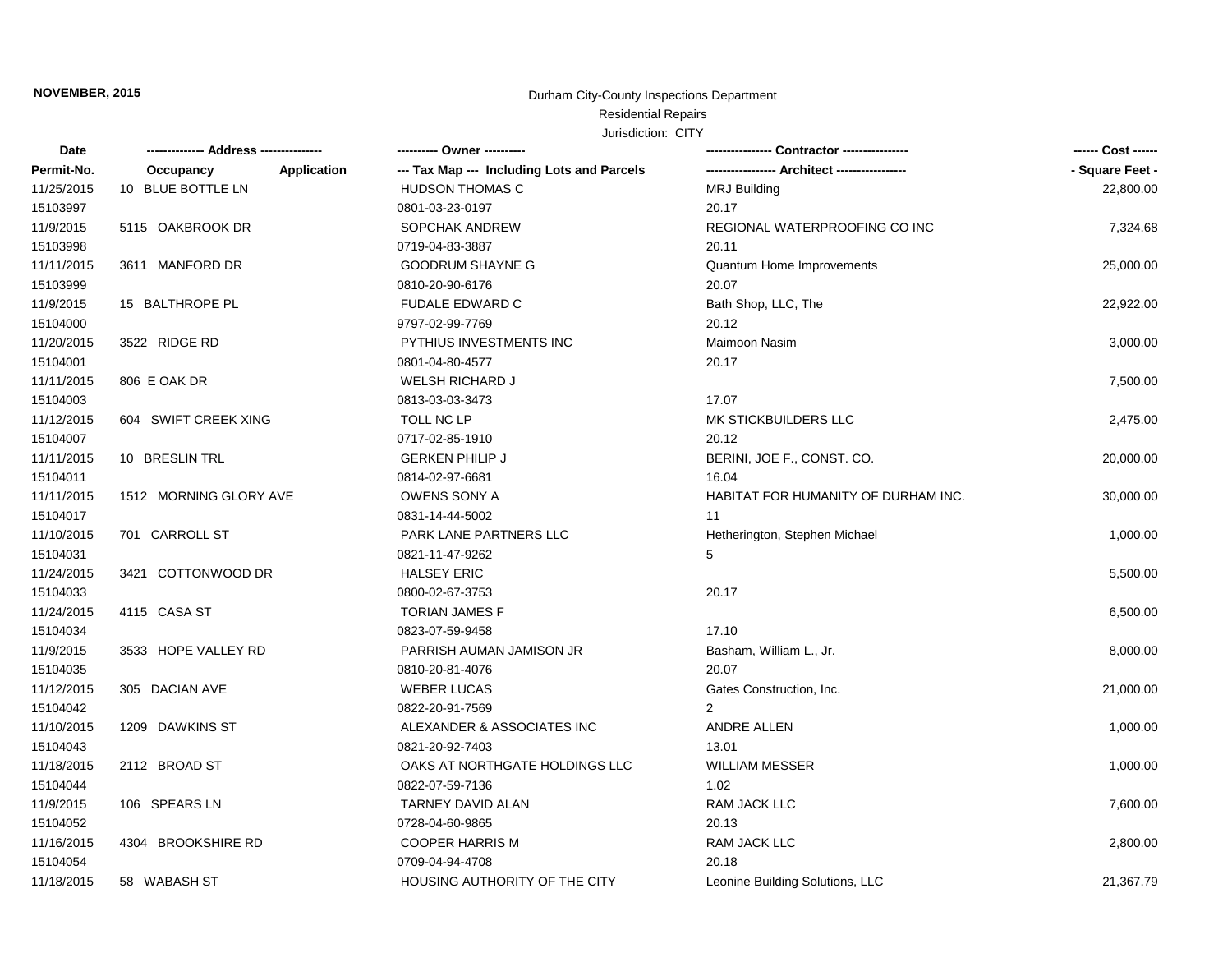# Residential Repairs

| Date       |                        |                    | ---------- Owner ----------                | -- Contractor ----------------                        | ------ Cost ------ |
|------------|------------------------|--------------------|--------------------------------------------|-------------------------------------------------------|--------------------|
| Permit-No. | Occupancy              | <b>Application</b> | --- Tax Map --- Including Lots and Parcels |                                                       | - Square Feet -    |
| 15104059   |                        |                    | 0830-06-28-8799                            | 14                                                    |                    |
| 11/19/2015 | 1207 MOREHEAD AVE      |                    | <b>HOGAN WILLIE L</b>                      | <b>DANIEL RIOS</b>                                    | 151,100.00         |
| 15104061   |                        |                    | 0821-10-45-0866                            | 5                                                     |                    |
| 11/24/2015 | 111 N GUTHRIE AVE      |                    | <b>WORRELL CHRIS</b>                       | Coral Construction and Design - Coral Home Solutions, | 113,550.00         |
| 15104070   |                        |                    | 0831-15-64-4077                            | 10.01                                                 |                    |
| 11/16/2015 | 406 W KNOX ST          |                    | PITTMAN HAZEL J                            | CHASE BUILDING COMPANY                                | 64,000.00          |
| 15104071   |                        |                    | 0832-13-03-1638                            | 3.02                                                  |                    |
| 11/16/2015 | 3510 ROSE OF SHARON RD |                    | PAYNTER ASHLEY LAUREN                      |                                                       | 14,500.00          |
| 15104073   |                        |                    | 0813-01-25-6707                            | 17.07                                                 |                    |
| 11/11/2015 | 3003 ANGIER AVE        |                    | RODRIGUEZ JORGE                            |                                                       | 23,000.00          |
| 15104074   |                        |                    | 0830-08-98-6994                            | 18.02                                                 |                    |
| 11/12/2015 | 4904 PINE CONE DR      |                    | NEEDHAM LESTER D                           | FS, LLC                                               | 3,050.00           |
| 15104092   |                        |                    | 0709-01-47-4534                            | 20.18                                                 |                    |
| 11/12/2015 | 2315 WILSON ST         |                    | <b>BERGER HENRY</b>                        | FS, LLC                                               | 18,400.00          |
| 15104093   |                        |                    | 0822-09-06-3063                            | 4.01                                                  |                    |
| 11/12/2015 | 3509 COTTONWOOD DR     |                    | <b>STOEN BRUCE J</b>                       | FS, LLC                                               | 2,800.00           |
| 15104095   |                        |                    | 0800-02-57-8585                            | 20.17                                                 |                    |
| 11/12/2015 | 21 COTSWOLD PL         |                    | FLETCHER JOAN MATHIS                       | FS, LLC                                               | 4,200.00           |
| 15104096   |                        |                    | 0719-03-02-9786                            | 20.18                                                 |                    |
| 11/19/2015 | 4311 BARBARY ST        |                    | HOPPE KATIE C                              | <b>TRUETT CONSTRUCTION</b>                            | 12,500.00          |
| 15104097   |                        |                    | 0719-03-43-9526                            | 20.07                                                 |                    |
| 11/18/2015 | 2515 MAHALA DR         |                    | <b>MARIN ISAU IBAR</b>                     |                                                       | 4,150.00           |
| 15104098   |                        |                    | 0833-20-80-5072                            | 18.01                                                 |                    |
| 11/12/2015 | 107 N MAPLE ST         |                    | <b>BARROW RONALD</b>                       | <b>Stacy Murphy</b>                                   | 25,000.00          |
| 15104102   |                        |                    | 0831-15-53-2749                            | 10.01                                                 |                    |
| 11/18/2015 | 121 W TRINITY AVE      |                    | AUCOIN ALISON EVANS                        | Advanced Structural Repair                            | 20,975.00          |
| 15104105   |                        |                    | 0832-17-00-8719                            | 2                                                     |                    |
| 11/12/2015 | 4230 GARRETT RD        |                    | RCP WELLINGTON TWO LLC                     | A Approved Siding & Window, Co.                       | 29,763.69          |
| 15104106   |                        |                    | 0800-04-63-8427                            | 20.16                                                 |                    |
| 11/12/2015 | 4230 GARRETT RD        |                    | RCP WELLINGTON TWO LLC                     | A Approved Siding & Window, Co.                       | 11,552.20          |
| 15104107   |                        |                    | 0800-04-63-8427                            | 20.16                                                 |                    |
| 11/12/2015 | 4230 GARRETT RD        |                    | RCP WELLINGTON TWO LLC                     | A Approved Siding & Window, Co.                       | 5,251.00           |
| 15104108   |                        |                    | 0800-04-63-8427                            | 20.16                                                 |                    |
| 11/16/2015 | 1502 CHAPEL HILL RD    |                    | <b>HICKS VALINDA R</b>                     | MCFARLAND, GLENN CLARK                                | 6,400.00           |
| 15104117   |                        |                    | 0821-10-37-0192                            |                                                       |                    |
| 11/24/2015 | 212 W TRINITY AVE      |                    | BRASHER-CUNNINGHAM VIRGINIA R              | DDM CONSTRUCTION SERVICES, LLC                        | 79,825.00          |
| 15104118   |                        |                    | 0832-17-01-4053                            | 2                                                     |                    |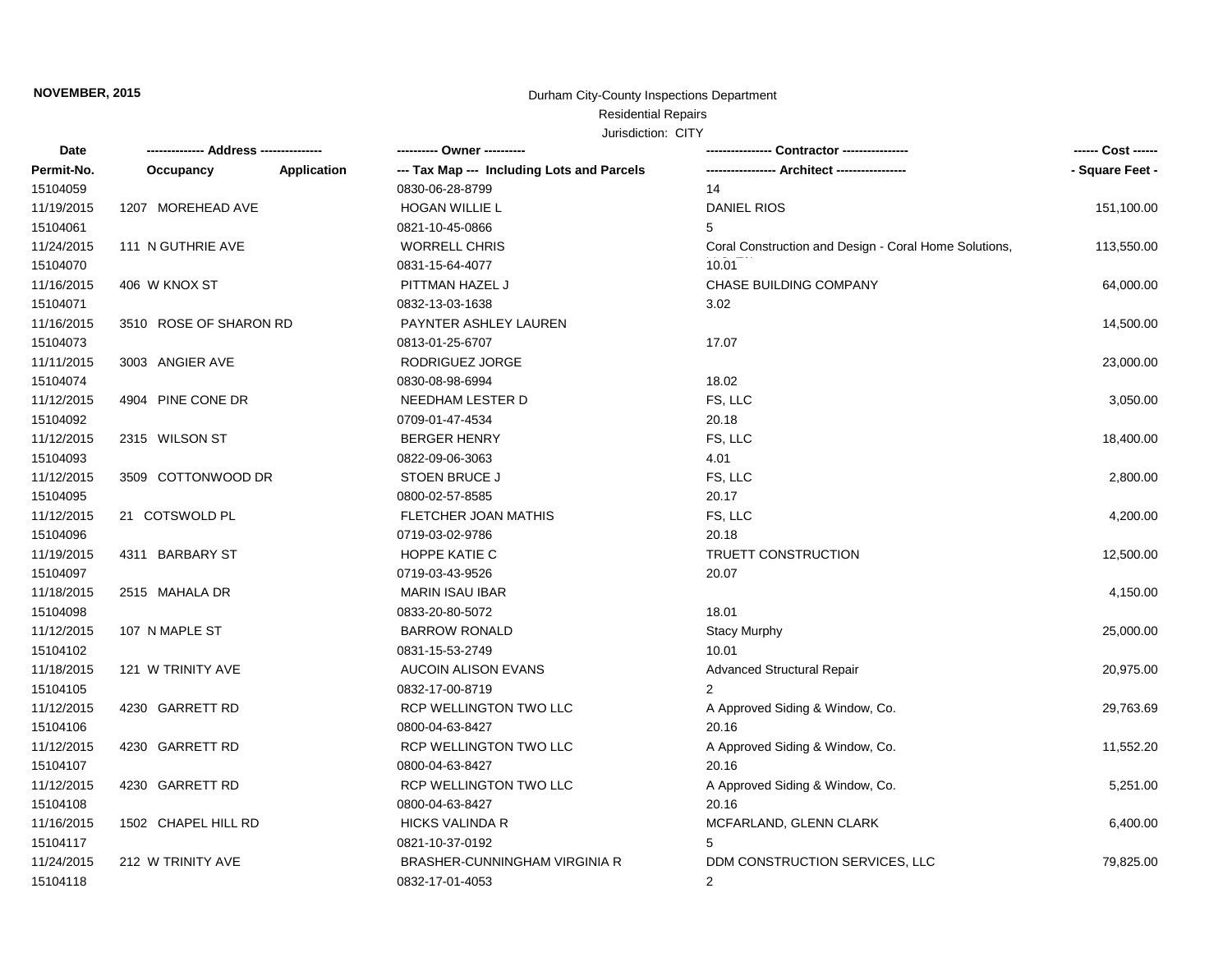# Residential Repairs

| Date       |                    |                    | ---------- Owner ----------                |                                         |                 |
|------------|--------------------|--------------------|--------------------------------------------|-----------------------------------------|-----------------|
| Permit-No. | Occupancy          | <b>Application</b> | --- Tax Map --- Including Lots and Parcels |                                         | - Square Feet - |
| 11/30/2015 | 108 BROADWAY ST    |                    | FIVE POINTS LOFTS LLC                      | NEW BEGINNINGS OUTREACH CDC             | 1,000.00        |
| 15104128   |                    |                    | 0831-05-09-5179                            | 8.02                                    |                 |
| 11/30/2015 | 106 BROADWAY ST    |                    | FIVE POINTS LOFTS LLC                      | NEW BEGINNINGS OUTREACH CDC             | 1,000.00        |
| 15104129   |                    |                    | 0831-05-09-6126                            | 8.02                                    |                 |
| 11/18/2015 | 317 DACIAN AVE     |                    | LINDSAY JULIA E                            | Raymond Ezell                           | 27,000.00       |
| 15104136   |                    |                    | 0822-20-91-4569                            | $\overline{2}$                          |                 |
| 11/24/2015 | 3519 COURTLAND DR  |                    | HILL EDGAR L                               | W. D. OSBORNE GENERAL CONTRACTOR, INC.  | 101,000.00      |
| 15104147   |                    |                    | 0820-17-00-1459                            | 20.07                                   |                 |
| 11/18/2015 | 4514 HIGHGATE DR   |                    | <b>KEEDY CHRISTIAN D JR</b>                | CUSTOM QUALITY CARPENTRY LLC.           | 52,600.00       |
| 15104149   |                    |                    | 0718-02-79-1926                            | 20.11                                   |                 |
| 11/24/2015 | 116 ELMSFORD ST    |                    | HEARTHSTONE MULTI-ASSET ENTITY             | <b>STEVEN DAMATO</b>                    | 7,500.00        |
| 15104150   |                    |                    | 0850-03-04-8639.SPL                        | 18.05                                   |                 |
| 11/24/2015 | 703 VOYAGER PL     |                    | <b>BARTLETT ARTHUR J</b>                   | ALUMINUM CO OF N.C.                     | 31,800.00       |
| 15104155   |                    |                    | 0804-02-75-4667                            | 16.04                                   |                 |
| 11/30/2015 | 1202 N GUTHRIE AVE |                    | STEVENSON CARRIE SERLINA                   | REGIONAL WATERPROOFING CO INC           | 7,737.75        |
| 15104168   |                    |                    | 0831-07-78-2034                            | 10.02                                   |                 |
| 11/20/2015 | 4108 S ALSTON AVE  |                    | ANCHOR PROPERTIES OF RALEIGH               | Lockamy's Grading                       | 1,000.00        |
| 15104180   |                    |                    | 0738-01-29-7122                            | 20.14                                   |                 |
| 11/20/2015 | 4110 S ALSTON AVE  |                    | ANCHOR PROPERTIES OF RALEIGH               | Lockamy's Grading                       | 1,000.00        |
| 15104181   |                    |                    | 0738-01-29-7025                            | 20.14                                   |                 |
| 11/25/2015 | 204 E TRINITY AVE  |                    | LATINO COMMUNITY DEVELOPMENT               | FIVE HORIZONS CONSTRUCTION LLC.         | 1,000.00        |
| 15104216   |                    |                    | 0832-17-10-8850                            | $\overline{2}$                          |                 |
| 11/25/2015 | 1304 LIBERTY ST    |                    | <b>SHALOM-LIBERTY PERRI</b>                | PARAGON BUILDING GROUP, INC.            | 1,000.00        |
| 15104217   |                    |                    | 0831-11-66-1024                            | 10.02                                   |                 |
| 11/24/2015 | 803 ENGLEWOOD AVE  |                    | LAUER REBECCA J                            | FALCONE CRAWL SPACE & STRUCTURAL REPAIR | 6,891.00        |
| 15104224   |                    |                    | 0822-16-84-2414                            | 3.02                                    |                 |
| 11/25/2015 | 841 RIVERBARK LN   |                    | <b>GREEN LINWOOD T</b>                     | FS, LLC                                 | 3,200.00        |
| 15104247   |                    |                    | 0841-04-80-8197                            | 18.04                                   |                 |
| 11/20/2015 | 3206 GLASSON ST    |                    | HOUSING AUTHORITY OF THE CITY              | KMW Builders, LLC                       | 242,444.75      |
| 1510805    |                    |                    | 0812-06-20-7486                            | 15.02                                   |                 |
| 11/20/2015 | 3311 GLASSON ST    |                    | HOUSING AUTHORITY OF THE CITY              | KMW Builders, LLC                       | 242,444.75      |
| 1510806    |                    |                    | 0812-06-20-9203                            | 15.02                                   |                 |
| 11/25/2015 | 1220 MORREENE ST   |                    | HOUSING AUTHORITY OF THE CITY              | KMW Builders, LLC                       | 242,444.75      |
| 1510807    |                    |                    | 0812-18-30-1676                            | 15.02                                   |                 |
| 11/25/2015 | 1208 MORREENE ST   |                    | HOUSING AUTHORITY OF THE CITY              | KMW Builders, LLC                       | 242,444.75      |
| 1510808    |                    |                    | 0812-18-30-1676                            | 15.02                                   |                 |
| 11/25/2015 | 1210 MORREENE ST   |                    | HOUSING AUTHORITY OF THE CITY              | <b>KMW Builders, LLC</b>                | 242.444.75      |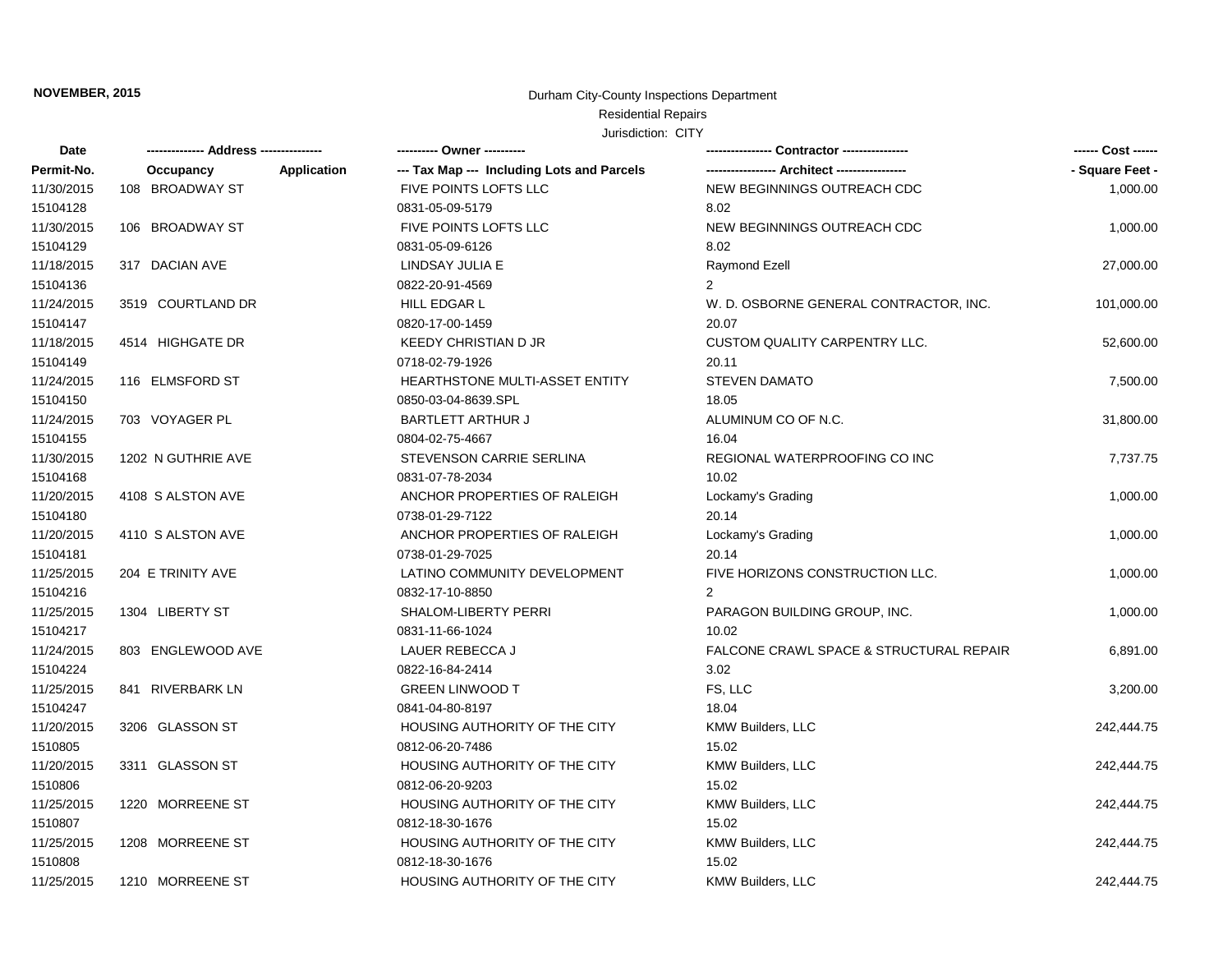#### Residential Repairs

| Date       |                  |             | ---------- Owner ----------                |                          | ------ Cost ------ |
|------------|------------------|-------------|--------------------------------------------|--------------------------|--------------------|
| Permit-No. | Occupancy        | Application | --- Tax Map --- Including Lots and Parcels |                          | - Square Feet -    |
| 1510809    |                  |             | 0812-18-30-1676                            | 15.02                    |                    |
| 11/20/2015 | 3308 GLASSON ST  |             | HOUSING AUTHORITY OF THE CITY              | KMW Builders, LLC        | 242,444.75         |
| 1510810    |                  |             | 0812-06-20-7486                            | 15.02                    |                    |
| 11/20/2015 | 3310 GLASSON ST  |             | HOUSING AUTHORITY OF THE CITY              | <b>KMW Builders, LLC</b> | 242,444.75         |
| 1510811    |                  |             | 0812-06-20-7486                            | 15.02                    |                    |
| 11/20/2015 | 3322 GLASSON ST  |             | HOUSING AUTHORITY OF THE CITY              | KMW Builders, LLC        | 242,444.75         |
| 1510812    |                  |             | 0812-06-20-7486                            | 15.02                    |                    |
| 11/20/2015 | 3324 GLASSON ST  |             | HOUSING AUTHORITY OF THE CITY              | KMW Builders, LLC        | 242,444.75         |
| 1510813    |                  |             | 0812-06-20-7486                            | 15.02                    |                    |
| 11/20/2015 | 3323 GLASSON ST  |             | HOUSING AUTHORITY OF THE CITY              | KMW Builders, LLC        | 242,444.75         |
| 1510814    |                  |             | 0812-06-20-9203                            | 15.02                    |                    |
| 11/20/2015 | 3325 GLASSON ST  |             | HOUSING AUTHORITY OF THE CITY              | KMW Builders, LLC        | 242,444.86         |
| 1510815    |                  |             | 0812-06-20-9203                            | 15.02                    |                    |
| 11/24/2015 | 3310 MORDECAI ST |             | HOUSING AUTHORITY OF THE CITY              | KMW Builders, LLC        | 242,444.75         |
| 1510816    |                  |             | 0812-18-30-1676                            | 15.02                    |                    |
| 11/24/2015 | 3312 MORDECAI ST |             | HOUSING AUTHORITY OF THE CITY              | <b>KMW Builders, LLC</b> | 242,444.75         |
| 1510817    |                  |             | 0812-18-30-1676                            | 15.02                    |                    |
| 11/24/2015 | 3406 MORDECAI ST |             | HOUSING AUTHORITY OF THE CITY              | KMW Builders, LLC        | 242,444.75         |
| 1510818    |                  |             | 0812-06-20-9203                            | 15.02                    |                    |
| 11/24/2015 | 3408 MORDECAI ST |             | HOUSING AUTHORITY OF THE CITY              | KMW Builders, LLC        | 242,345.75         |
| 1510819    |                  |             | 0812-06-20-9203                            | 15.02                    |                    |
| 11/24/2015 | 3418 MORDECAI ST |             | HOUSING AUTHORITY OF THE CITY              | KMW Builders, LLC        | 242,444.75         |
| 1510820    |                  |             | 0812-06-20-9203                            | 15.02                    |                    |
| 11/24/2015 | 3420 MORDECAI ST |             | HOUSING AUTHORITY OF THE CITY              | <b>KMW Builders, LLC</b> | 242,444.75         |
| 1510821    |                  |             | 0812-06-20-9203                            | 15.02                    |                    |
| 11/20/2015 | 3437 GLASSON ST  |             | HOUSING AUTHORITY OF THE CITY              | KMW Builders, LLC        | 242,434.75         |
| 1510822    |                  |             | 0812-06-20-9203                            | 15.02                    |                    |
| 11/20/2015 | 3439 GLASSON ST  |             | HOUSING AUTHORITY OF THE CITY              | KMW Builders, LLC        | 242,444.75         |
| 1510823    |                  |             | 0812-06-20-7486                            | 15.02                    |                    |
| 11/20/2015 | 3419 GLASSON ST  |             | HOUSING AUTHORITY OF THE CITY              | KMW Builders, LLC        | 242,444.75         |
| 1510824    |                  |             | 0812-06-20-9203                            | 15.02                    |                    |
| 11/20/2015 | 3421 GLASSON ST  |             | HOUSING AUTHORITY OF THE CITY              | KMW Builders, LLC        | 242,444.75         |
| 1510825    |                  |             | 0812-06-20-9203                            | 15.02                    |                    |
| 11/24/2015 | 3307 MORDECAI ST |             | HOUSING AUTHORITY OF THE CITY              | KMW Builders, LLC        | 242,444.75         |
| 1510826    |                  |             | 0812-18-30-3470                            | 15.02                    |                    |
| 11/24/2015 | 3309 MORDECAI ST |             | HOUSING AUTHORITY OF THE CITY              | <b>KMW Builders, LLC</b> | 242,444.75         |
| 1510827    |                  |             | 0812-18-30-3470                            | 15.02                    |                    |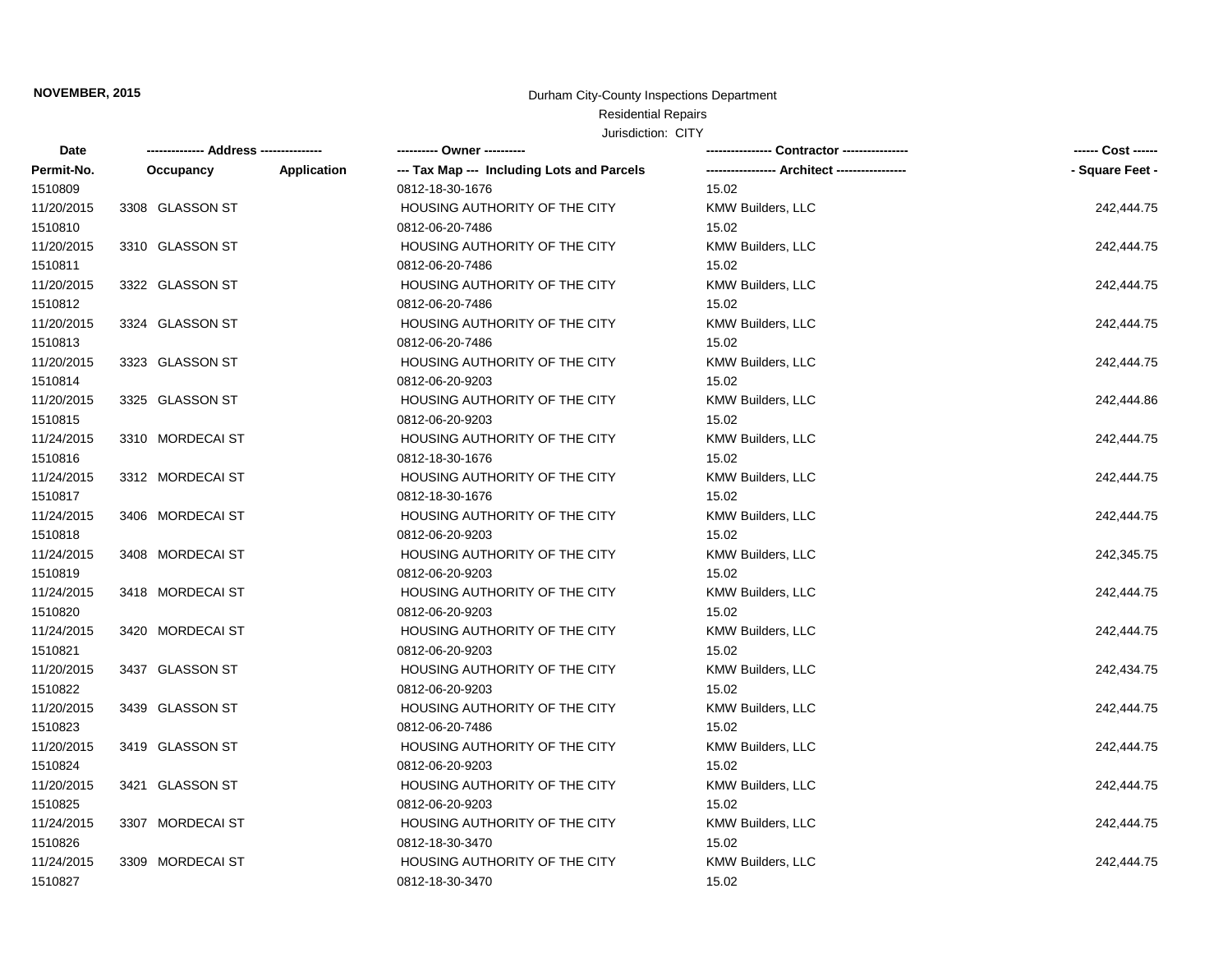#### Residential Repairs

| Date       |                                 | ---------- Owner ----------                |                                     | ------ Cost ------ |
|------------|---------------------------------|--------------------------------------------|-------------------------------------|--------------------|
| Permit-No. | Occupancy<br><b>Application</b> | --- Tax Map --- Including Lots and Parcels |                                     | - Square Feet -    |
| 11/24/2015 | 3311 MORDECAI ST                | HOUSING AUTHORITY OF THE CITY              | <b>KMW Builders, LLC</b>            | 242,444.75         |
| 1510828    |                                 | 0812-18-30-3470                            | 15.02                               |                    |
| 11/20/2015 | 3424 GLASSON ST                 | HOUSING AUTHORITY OF THE CITY              | KMW Builders, LLC                   | 246,173.34         |
| 1510829    |                                 | 0812-06-20-7486                            | 15.02                               |                    |
| 11/20/2015 | 3440 GLASSON ST                 | HOUSING AUTHORITY OF THE CITY              | KMW Builders, LLC                   | 636,173.34         |
| 1510830    |                                 | 0812-06-20-7486                            | 15.02                               |                    |
| 11/20/2015 | 3446 GLASSON ST                 | HOUSING AUTHORITY OF THE CITY              | <b>KMW Builders, LLC</b>            | 246,173.34         |
| 1510831    |                                 | 0812-06-20-7486                            | 15.02                               |                    |
| 11/20/2015 | 3434 GLASSON ST                 | HOUSING AUTHORITY OF THE CITY              | <b>KMW Builders, LLC</b>            | 246,173.34         |
| 1510936    |                                 | 0812-06-20-7486                            | 15.02                               |                    |
| 11/5/2015  | 5510 LAKE ELTON RD              | <b>BOSTON DERIC J</b>                      |                                     | 37,000.00          |
| 1511905    |                                 | 0729-04-91-7101                            | 20.10                               |                    |
| 11/18/2015 | 2009 PEPPERTREE ST              | <b>CARUTH PAUL</b>                         |                                     | 1,800.00           |
| 1511996    |                                 | 0823-05-08-6600                            | 17.11                               |                    |
| 11/12/2015 | 200 E UMSTEAD ST                | <b>COUNTY OF DURHAM</b>                    | WILSON, C.T., CONST. CO.            | 10,104,556.00      |
| 1512982    |                                 | 0821-20-82-8319                            | 13.01                               |                    |
| 11/12/2015 | 200 E UMSTEAD ST                | <b>COUNTY OF DURHAM</b>                    | WILSON, C.T., CONST. CO.            | 4,837,943.00       |
| 1512983    |                                 | 0821-20-82-8319                            | 13.01                               |                    |
| 11/19/2015 | 101 W CHAPEL HILL ST            | 101 WEST CHAPEL HILL STREET                | <b>GARDNER STOKES, INC</b>          | 359,000.00         |
| 1513124    |                                 | 0821-08-87-2722                            | 8.01                                |                    |
| 11/5/2015  | 324 OLD FOX TRL                 | MORSE TIMOTHY W                            | <b>HARLAND WINDOWS &amp; SIDING</b> | 24,800.00          |
| 1513339    |                                 | 0719-04-60-4409                            | 20.11                               |                    |
| 11/2/2015  | 3424 SHERIDAN DR                | <b>MCGRAW ANDREW</b>                       |                                     | 2,600.00           |
| 1513422    |                                 | 0810-16-83-7095                            | 20.07                               |                    |
| 11/4/2015  | 1117 HOOPER PL                  | <b>ABADIA JAMES</b>                        | HARLAND WINDOWS & SIDING            | 11,590.00          |
| 1513589    |                                 | 0769-03-44-2548                            | 19                                  |                    |
| 11/2/2015  | 1001 DONPHIL RD                 | <b>KING DANA</b>                           | TAYLOR, JAMES A.                    | 15,000.00          |
| 1513622    |                                 | 0824-01-38-6101                            | 16.03                               |                    |
| 11/2/2015  | 21 SURREY LN                    | <b>STERLING MICHAEL R</b>                  | DODSON CONSTRUCTION CO., INC.       | 60,400.00          |
| 1513634    |                                 | 0719-02-89-4399                            | 20.07                               |                    |
| 11/2/2015  | 3423 HOPE VALLEY RD             | <b>FISHER AUDREE JT</b>                    | Magarito Hernandez                  | 21,300.00          |
| 1513659    |                                 | 0810-16-92-2744                            | 20.07                               |                    |
| 11/6/2015  | 3910 DOVER RD                   | <b>HARPOLE DAVID H</b>                     | KRICHCO CONSTRUCTION, INC.          | 70,000.00          |
| 1513675    |                                 | 0719-01-48-8811                            | 20.08                               |                    |
| 11/2/2015  | 3719 FOXWOOD PL                 | <b>KORI SHASIDHAR</b>                      | MINERVA DESIGN & RENOVATION, LLC.   | 44,180.05          |
| 1513715    |                                 | 0813-03-34-8647                            | 17.07                               |                    |
| 11/9/2015  | 1702 MARYLAND AVE               | DORRANCE JESSICA L                         | Olmstead Homesteads, Inc.           | 9,500.00           |